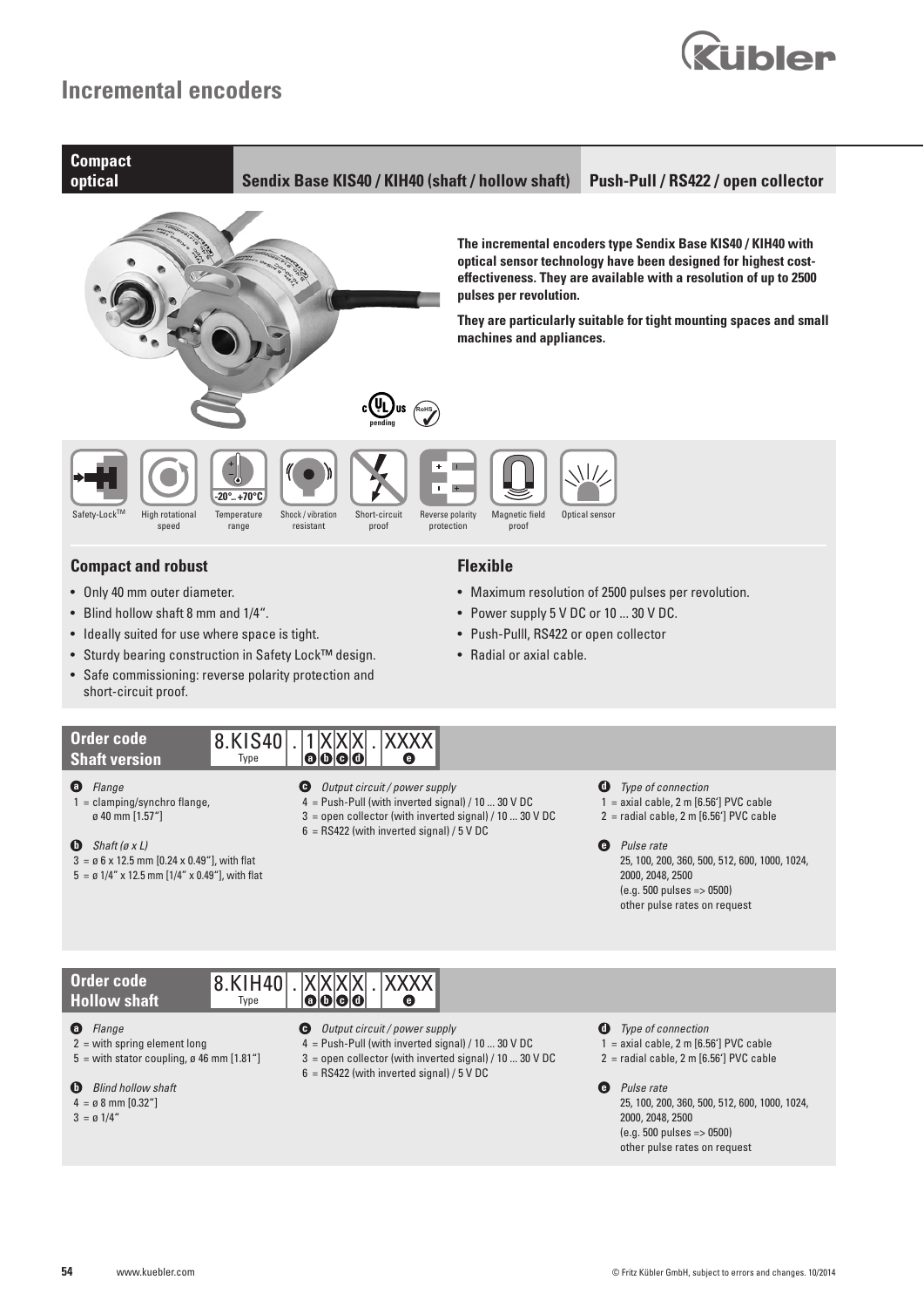# **Incremental encoders**



| <b>Compact</b><br>optical                  | Sendix Base KIS40 / KIH40 (shaft / hollow shaft)                    | Push-Pull / RS422 / open collector |
|--------------------------------------------|---------------------------------------------------------------------|------------------------------------|
| Mounting accessory for shaft encoders      |                                                                     | Order No.                          |
| Coupling                                   | bellows coupling $\varnothing$ 15 mm [0.59"] for shaft 6 mm [0.24"] | 8.0000.1202.0606                   |
| <b>Connection technology</b>               |                                                                     | Order No.                          |
| <b>Connector, self-assembly (straight)</b> | M12 female connector with coupling nut                              | 05.CMB 8181-0                      |
| <b>Cordset, pre-assembled</b>              | M12 female connector with coupling nut, 2 m [6.56'] PVC cable       | 05.00.6041.8211.002M               |

Further accessories can be found in the accessories section or in the accessories area of our website at: www.kuebler.com/accessories.

Additional connectors can be found in the connection technology section or in the connection technology area of our website at: www.kuebler.com/connection\_technology.

### **Technical data**

| <b>Mechanical characteristics</b>       |                 |                                               |  |                                               |                  |                                                                      |  |
|-----------------------------------------|-----------------|-----------------------------------------------|--|-----------------------------------------------|------------------|----------------------------------------------------------------------|--|
| <b>Speed</b>                            |                 | max. 4500 min <sup>-1</sup>                   |  | <b>Working temperature range</b>              |                  | $-20^{\circ}$ C  +70 $^{\circ}$ [-4 $^{\circ}$ F  +158 $^{\circ}$ F] |  |
| <b>Mass moment of inertia</b>           |                 | approx. $0.2 \times 10^{-6}$ kgm <sup>2</sup> |  | <b>Materials</b><br>shaft                     |                  | stainless steel<br>aluminium                                         |  |
| <b>Starting torque</b> - at 20°C [68°F] |                 | $< 0.05$ Nm                                   |  |                                               | flange           |                                                                      |  |
| <b>Shaft load capacity</b>              | radial<br>axial | 40 N<br>20 N                                  |  |                                               | housing<br>cable | aluminium<br><b>PVC</b>                                              |  |
| Weight                                  |                 | ca. 0.17 kg [6.00 oz]                         |  | <b>Shock resistance acc. to EN 60068-2-27</b> |                  | 1000 m/s <sup>2</sup> , 6 ms                                         |  |
| <b>Protection acc. to EN 60529</b>      |                 | <b>IP64</b>                                   |  | Vibration resistance acc. to EN 60068-2-6     |                  | 100 m/s <sup>2</sup> , 55  2000 Hz                                   |  |

### **Electrical characteristics**

| Livotriour onuruotoriou o                        |                           |                                           |                                            |                          |  |  |  |
|--------------------------------------------------|---------------------------|-------------------------------------------|--------------------------------------------|--------------------------|--|--|--|
| <b>Output circuit</b>                            |                           | <b>RS422</b><br>(TTL comp.)               | Push-Pull $^{1}$<br>$(7272 \text{ comp.})$ | Open collector<br>(7273) |  |  |  |
| <b>Power supply</b>                              |                           | $5$ V DC $\pm$ 5%                         | 10  30 V DC                                | $1030$ V DC              |  |  |  |
| Power consumption with inverted signal (no load) |                           | typ. $40 \text{ mA}$ max. $90 \text{ mA}$ | typ. 50 mA/max. 100 mA                     | 100 mA                   |  |  |  |
| Permissible load / channel                       |                           | $max. \pm 20$ mA                          | $max. \pm 20$ mA                           | 20 mA sink at 30 V DC    |  |  |  |
| <b>Pulse frequency</b>                           |                           | max. 250 kHz                              | max. 250 kHz                               | max. 250 kHz             |  |  |  |
| <b>Signal level</b>                              | <b>HIGH</b><br><b>LOW</b> | min. $2.5V$<br>max. 0.5 V                 | $min. +V - 2V$<br>max. 0.5 V               |                          |  |  |  |
| Rising edge time tr                              |                           | max. 200 ns                               | max. $1 \mu s$                             |                          |  |  |  |
| Falling edge time $t_f$                          |                           | max. 200 ns                               | $max. 1 \mu s$                             |                          |  |  |  |
| Short circuit proof outputs $2)$                 |                           | yes <sup>3</sup>                          | yes                                        | yes                      |  |  |  |
| Reverse polarity protection of the power supply  |                           | n <sub>0</sub>                            | yes                                        | yes                      |  |  |  |
| <b>UL</b> approval                               |                           | pending                                   |                                            |                          |  |  |  |
| <b>CE compliant</b> acc. to                      |                           | EMC quideline 2004/108/EC                 |                                            |                          |  |  |  |
| <b>RoHS</b> compliant acc. to                    |                           | quideline 2011/65/EU                      |                                            |                          |  |  |  |

#### **Terminal assignment**

| Output circuit              | Type of connection | Cable (isolate unused wires individually before initial start-up) |           |           |    |    |    |    |           |           |
|-----------------------------|--------------------|-------------------------------------------------------------------|-----------|-----------|----|----|----|----|-----------|-----------|
| 3, 4, 6<br>with inv. signal |                    | Signal:                                                           |           |           |    |    |    |    |           |           |
|                             |                    | Cable colour:                                                     | <b>WH</b> | <b>BN</b> | GN | YE | G١ | PK | <b>BU</b> | <b>RD</b> |

+V: Encoder power supply +V DC<br>0 V: Encoder power supply ground<br>A, Ā: Incremental output channel A<br>B, Ē: Incremental output channel B

Encoder power supply ground GND (0 V)

Incremental output channel A

 $B, \overline{B}$ : Incremental output channel B<br>0.  $\overline{0}$ : Reference signal

Reference signal

1) Max. recommended cable length 30 m [98.43'].<br>
2) If power supply correctly applied.<br>
4) Only one channel allowed to be shorted-out:<br>
at +V= 5 V DC, short-circuit to channel, 0 V, or +V is permitted.<br>
at +V= 5 ... 30 V

Incremental encoders

Incremental<br>encoders